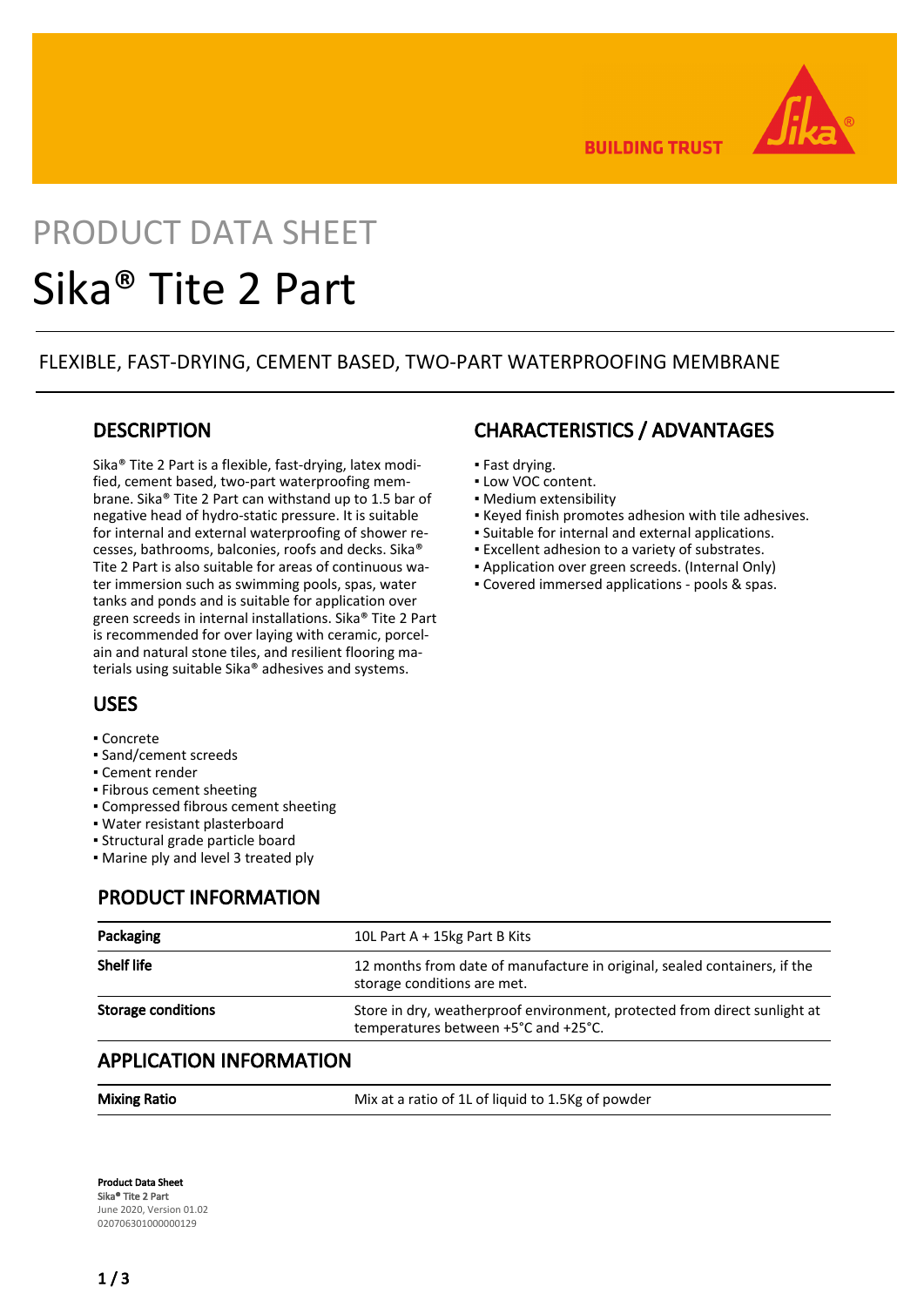| <b>Consumption</b> | Wall & Floor: Achieve a minimum dry film thickness of 1.2mm. Application<br>coverage rate of 0.75lt per 1m2 per coat, minimum 2 coat application.<br>$12m^2$ per kit.<br>Immersed & Below Grade: Achieve a minimum dry film thickness of<br>1.5mm. Application coverage rate of 1lt per 1m2 per coat, minimum 2 coat<br>application. 9m <sup>2</sup> per kit. |
|--------------------|---------------------------------------------------------------------------------------------------------------------------------------------------------------------------------------------------------------------------------------------------------------------------------------------------------------------------------------------------------------|
| Pot Life           | Mixed product must be used within 2 hours at 23°C.                                                                                                                                                                                                                                                                                                            |
| <b>Curing Time</b> | Allow a minimum of 21 days curing before full immersion and 24 hours to<br>cure prior to applying finished covering                                                                                                                                                                                                                                           |
| Drying time        | Allow 2-3 hours between coats. Allow longer in adverse weather condi-<br>tions.                                                                                                                                                                                                                                                                               |

## APPLICATION INSTRUCTIONS

#### SUBSTRATE PREPARATION

All surfaces to be waterproofed must be firm, clean, dry, structurally sound and smooth. All grease, oil, wax, curing compounds, dust, loose material, laitance and other contaminants must be removed. All projections and rough spots should be dressed off to achieve a level surface. The substrate surface must be continuous. Porous dry surfaces must be primed using ECO SYSTEMS® Eco Prime WB. Highly porous and dusty substrates must be primed with Aqua Blök® Epoxy Prime 2K, damp substrates must be primed using Sika® Tite Moisture Seal 2K. Dense and impervious substrates must be primed using ECO SYSTEMS ® Prep 'N' Prime.

#### Concrete

Allow at least 28 days for the concrete to cure. Concrete should be left with an open surface – standard wood float or broom finish. All traces of curing compounds or sealers should be removed prior to application. Old concrete must be thoroughly cleaned and washed and allowed to dry. The surface should be even unless falls are incorporated where required, imperfections to be repaired with a suitable Sika® Mono-Top repair mortar.

#### Sand / Cement Screeds and Renders

The screeds and / or renders must conform to the appropriate standard and should be left with a wood float finish and left to cure for at least cure for 7 days. Suitable for application over internal hardened green screeds.

#### Building Boards

Water resistant plasterboard, fibrous cement sheeting, marine ply must be solidly fixed in accordance with the manufacturer's instructions specifically for tiling. The area must be primed with ECO SYSTEMS® Eco Prime WB, particularly where a jointing compound has been used.

#### Particleboard

Particleboard must be fixed in accordance with the manufacturer's instructions specifically for tiling and free from any movement. Secure floor with additional fixings and wedges, sand any surface contamination after initial preparation. The area must be primed with ECO SYSTEMS® Prep 'N' Prime.

#### Non Porous Substrates

It may be necessary to mechanically prepare the area. Any existing tiles must be well bonded and be free

from any sealers or coatings. Dense, low absorbent and impervious surfaces must be primed with ECO SYSTEMS® Prep 'N' Prime.

#### Static Crack & Sheet Joint Treatment

For static cracks 0.5 – 3mm wide rout out and clean thoroughly before filling with Sika® Neutral Cure silicone to form a Bond Breaker, for all sheet joints and seams clean thoroughly and fill with Sika® Neutral Cure silicone to form a Bond Breaker, apply a liberal coat of Sika® Tite 2 Part extending 100mm either side of the crack or joint and place Schönox® ST tape into the wet membrane, press down firmly to ensure good contact, apply another liberal coat of Sika® Tite 2 Part to the entire surface to embed the bandage. For dynamic cracks, expansion joints and control joints contact Sika® technical service for advice.

#### BOND BREAKER

Sika® Tite 2 Part is a Class II membrane with medium extensibility and is designed for use with a 35mm Bond Breaker, a bead of Sika® Neutral Cure silicone tooled off to 35mm wide or Schönox® ST tape or both should be installed as a bond breaker. A bond breaker must be installed at areas subject to movement, wall/wall junction, wall/floor junction, sheet joints and seams, penetrations and where there is a change in the direction or substrate type.

#### TILING

Compatible with a range of Sika® CTA® polymer modified tile adhesives, Contact Sika Technical Service for further advice.

#### SUBSTRATE PREPARATION

#### MIXING

Thoroughly stir Sika® Tite 2 Part liquid before use, mix the Sika® Tite 2 Part at a ratio of 1L of liquid to 1.5Kg of powder. Pour the liquid into a clean mixing container before slowly adding the appropriate quantity of powder. Always add the powder to the liquid and mix until a smooth lump free consistency is achieved. Allow mixture to stand for 5 minutes to allow the chemicals to slake, then restir and the product is ready for immediate use. Restirring may be necessary during the pot life of the product.

#### APPLICATION METHOD / TOOLS

Sika® Tite 2 Part may be applied using a brush or roller. The surface must be continuous, Sika® Tite 2 Part cannot span gaps or voids. A minimum of two

Product Data Sheet Sika® Tite 2 Part June 2020, Version 01.02 020706301000000129



2 / 3

**BUILDING TRUST**